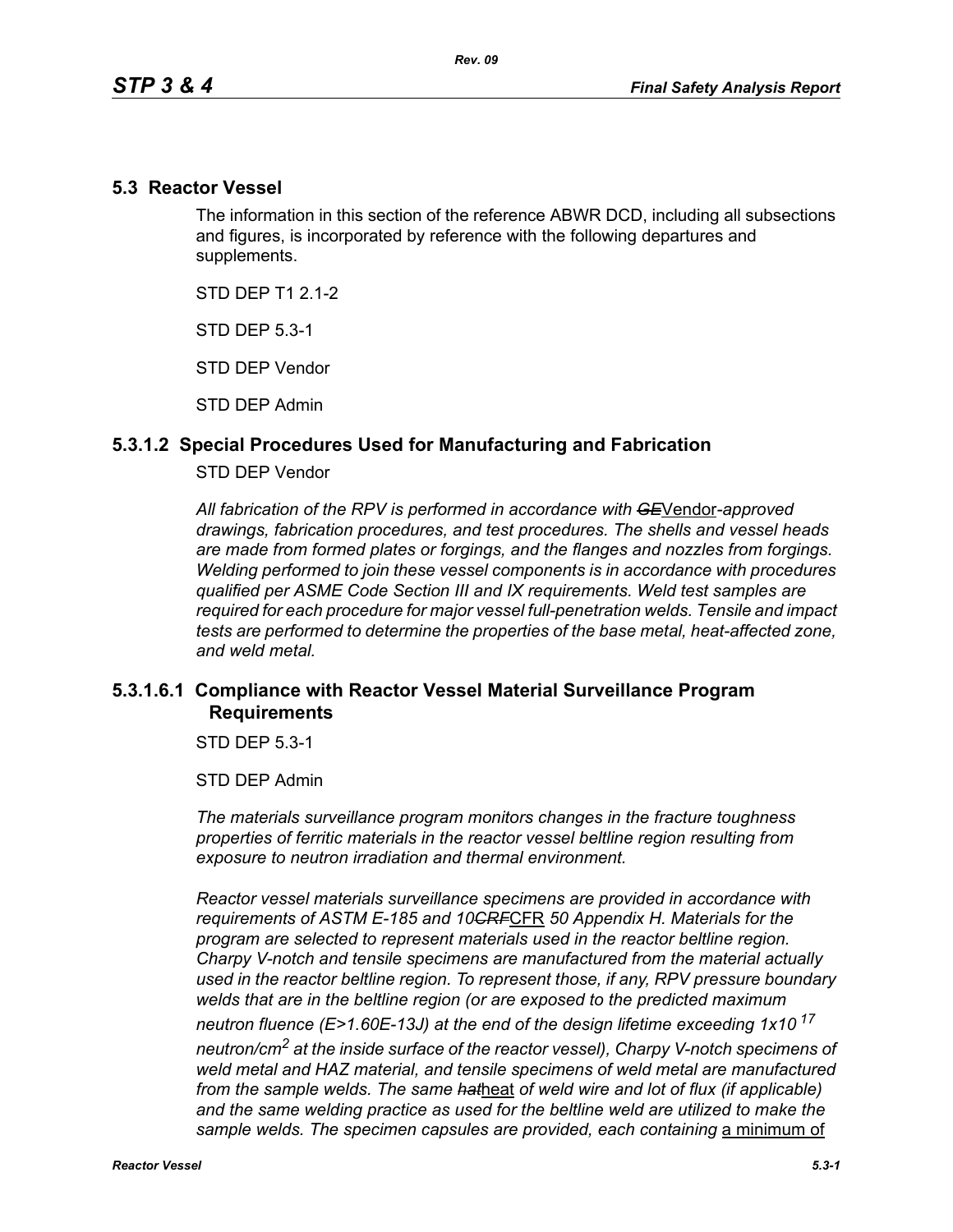12 Charpy V-notch and tensile specimens of the beltline material **along with** *andtemperature monitors. Additionally, if required, the specimens identified to represent the welds requiring surveillance are also loaded in the same numbers. The surveillance specimen holders having brackets welded to the vessel cladding in the core beltline region are provided to hold the specimen capsules and a neutron dosimeter. Since reactor vessel specifications require that all low-alloy steel pressure vessel boundary materials be produced to fine-grain practice, the bracket welding does not pose a concern of underclad cracking. A set of out-of-reactor baseline Charpy V-notch specimens, tensile specimens, and archive material are provided with the surveillance test specimens. The neutron dosimeter and temperature monitors will be located as required by ASTM E-185.*

*Four surveillance capsules are provided. The predicted end of the adjusted reference nil ductility temperature of the reactor vessel steel is less than 38°C.*

*The following proposed withdrawal schedule is extrapolated from ASTM E-185.*

- *First Capsule: After 6 effective full-power years.*
- *Second Capsule: After 20 effective full-power years.*
- *Third Capsule: With an exposure not to exceed the peak EOL fluence.*
- *Fourth Capsule: Schedule determined based on results of first two capsules per ASTM E-185, Paragraph 7.6.2 (see Section 5.3.4.2 for additional capsule requirements). Fracture toughness testing of irradiated capsule specimens will be in accordance with requirements of ASTM E-185 as called out for by 10CFR50 Appendix H.*

### **5.3.1.6.4 Position of Surveillance Capsules and Methods of Attachment Appendix H.II B (2)**

STD DEP 5.3-1

*The surveillance specimen holders, described in Subsections 5.3.1.6.1 and 3.9.5.1.2.10, are located at different azimuths at common elevation in the core beltline region. The locations are selected to produce lead factor of approximately 1.2* greater than 1 and less than or equal *to 1.5 for the inserted specimen capsules. A positive spring-loaded locking device is provided to retain the capsules in position throughout any anticipated event during the lifetime of the vessel. The capsules can be removed from and reinserted into the surveillance specimen holders. See Subsection 5.3.4.2 for COL license information requirements pertaining to the surveillance material, lead factors, withdrawal schedule and neutron fluence levels.*

*In areas where brackets (such as the surveillance specimen holder brackets) are located, additional nondestructive examinations are performed on the vessel base metal and stainless steel weld-deposited cladding or weld-buildup pads during vessel manufacture. The base metal is ultrasonically examined by straight-beam techniques to a depth at least equal to the thickness of the bracket being joined. The area*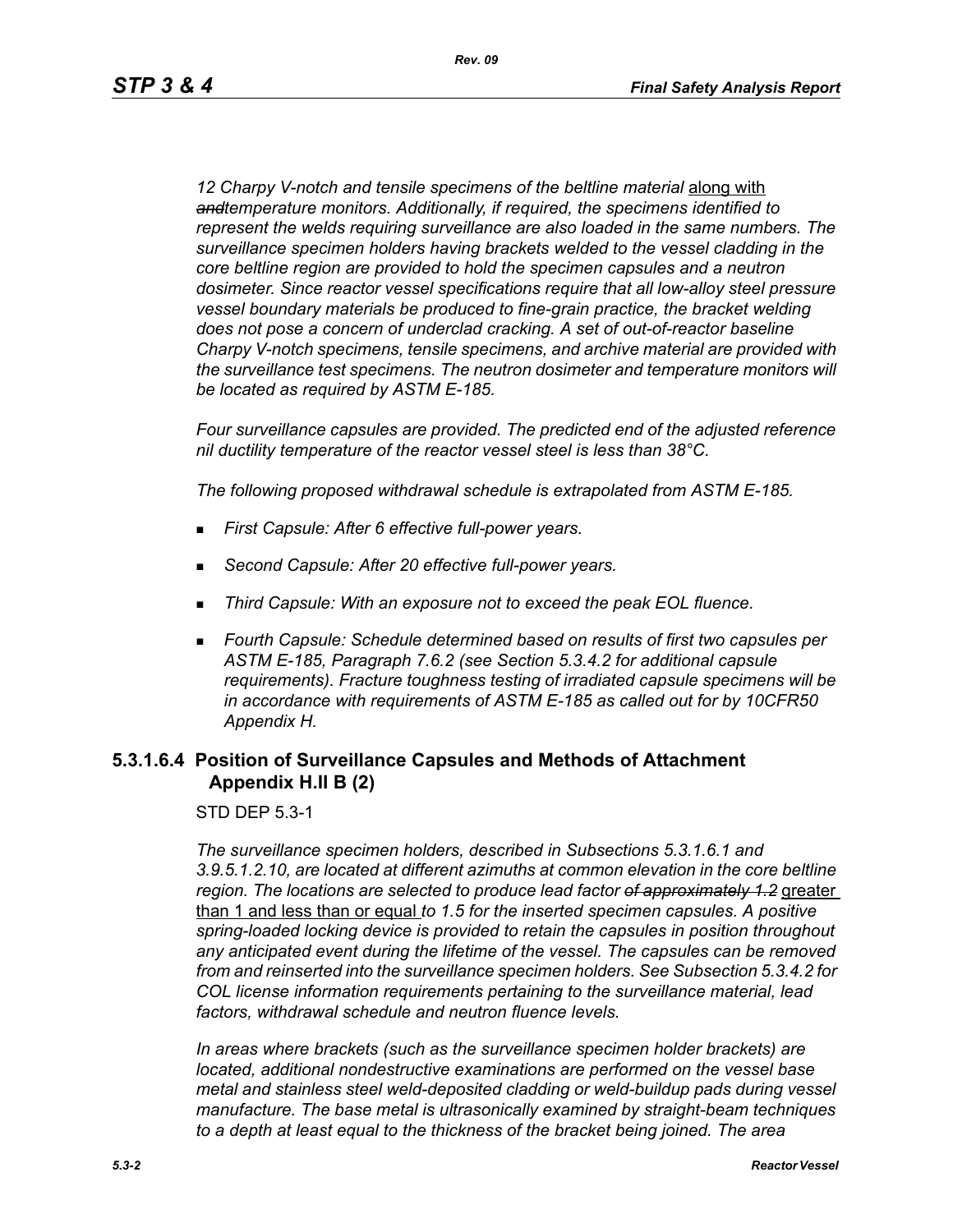*examined is the area of width equal to at least half the thickness of the part joined. The required stainless steel weld-deposited cladding is similarly examined. The full penetration welds are liquid-penetrant examined. Cladding thickness is required to be at least 3.2 mm. These requirements have been successfully applied to a variety of bracket designs which are attached to weld-deposited stainless steel cladding or weld buildups in many operating BWR reactor pressure vessels.*

### **5.3.1.6.5 Time and Number of Dosimetry Measurements**

STD DEP Vendor

*GE provides a* A *separate neutron dosimeter* is provided *so that fluence measurements may be made at the vessel ID during the first fuel cycle to verify the predicted fluence at an early date in plant operation. This measurement is made over this short period to avoid saturation of the dosimeters now available. Once the fluenceto-thermal power output is verified, no further dosimetry is considered necessary because of the linear relationship between fluence and power output. It will be possible, however, to install a new dosimeter, if required, during succeeding fuel cycles.*

### **5.3.3 Reactor Vessel Integrity**

STD DEP Vendor

*The reactor vessel material, equipment, and services associated with the reactor vessels and appurtenances would conform to the requirements of the subject purchase documents. Measures to ensure conformance included provisions for source evaluation and selection, objective evidence of quality furnished, inspection at the vendor source and examination of the completed reactor vessels.*

Toshiba *GE provides inspection surveillance of the reactor vessel fabricator in-process manufacturing, fabrication, and testing operations in accordance with the GE*their *quality assurance program and approved inspection procedures. The reactor vessel fabricator is responsible for the first level inspection of manufacturing, fabrication, and testing activities, and* Toshiba *GE is responsible for the first level of audit and surveillance inspection.*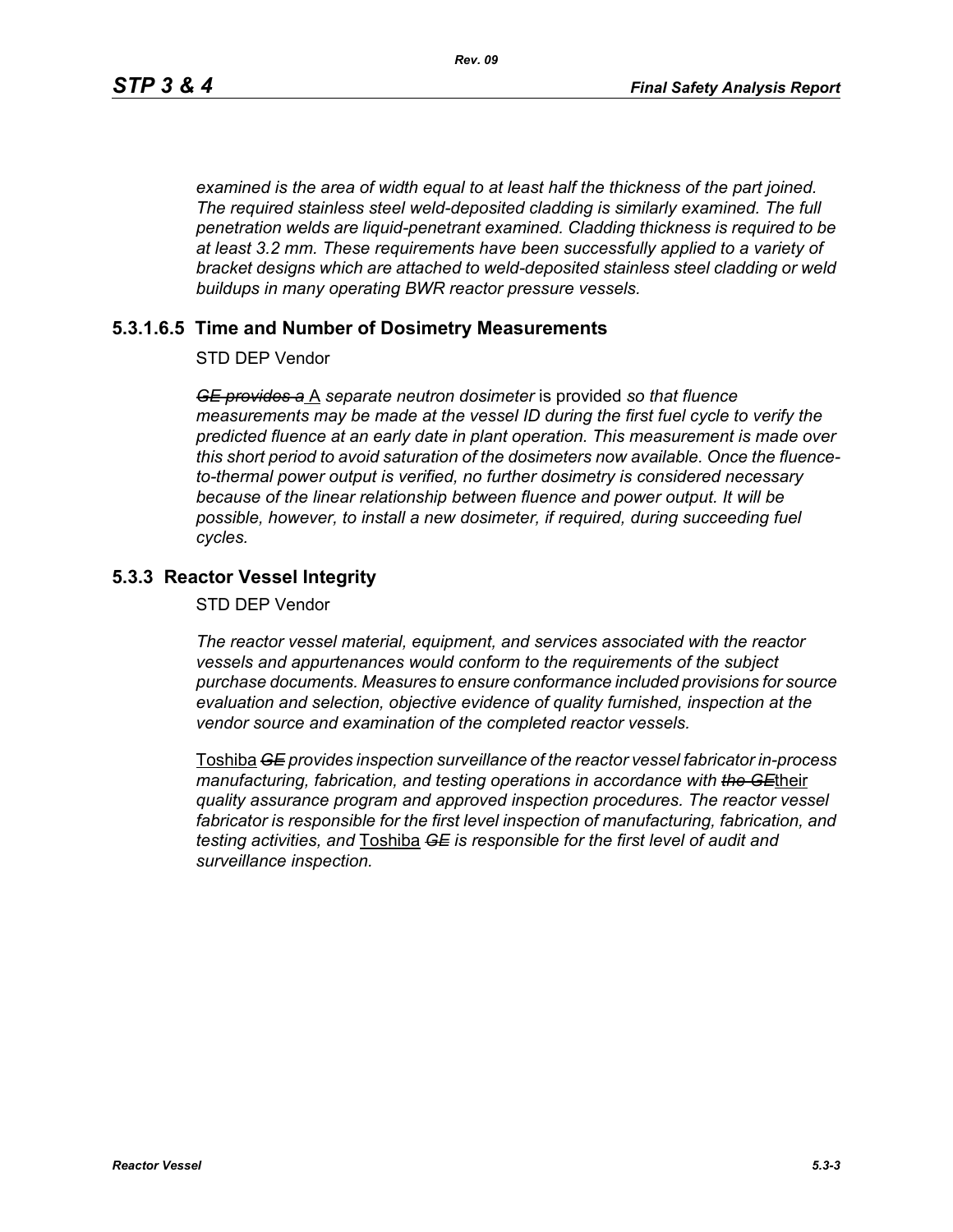# **5.3.3.1.1.1 Reactor Vessel**

STD DEP T1 2.1-2

*The cylindrical shell and top and bottom heads of the reactor vessel are fabricated of low-alloy steel, the interior of which is clad with stainless steel weld overlay except for the top head,* and *all nozzles but the steam outlet nozzles and the reactor internal pump casings. The bottom head is clad with Ni-Cr-Fe alloy. The reactor internal pump penetrations are clad with Ni-Cr-Fe alloy, or alternatively stainless steel.* The reactor internal pump motor casings are clad with stainless steel only in the stretch tube region and around the bottom of the reactor internal pump motor casings where they interface with the motor cover closures.

### **5.3.3.3 Fabrication Methods**

STD DEP Vendor

STD DEP Admin

*The reactor pressure vessel is a vertical cylindrical pressure vessel of welded construction fabricated in accordance with ASME Code Section III, Class 1, requirements. All fabrication of the reactor pressure vessel was*is *performed in accordance with GE*Vendor*-approved drawings, fabrication procedures, and test procedures. The shell and vessel head were*are *made from formed low-alloy steel plates or forgings and the flanges and nozzles from low-alloy steel forgings. Welding performed to join these vessel components was*is *in accordance with procedures qualified to ASME Section III and IX requirements. Weld test samples were*are *required for each procedure for major-vessel full-penetration welds.*

# **5.3.4 COL License Information**

#### **5.3.4.1 Fracture Toughness Data**

The following site-specific supplement addresses COL License Information Item 5.4.

Fracture toughness data based on the limiting reactor vessel actual materials will be provided in an amendment to the FSAR in accordance with 10 CFR 50.71(e) that occurs one year after the on-site acceptance of the reactor vessel. The data will be based on test results from the actual materials used in the RPV. (COM 5.3-1)

The evaluation methods will be in accordance with 10 CFR 50 Appendices G and H, Regulatory Guide 1.99 Rev. 2, and Reference 5.3-4.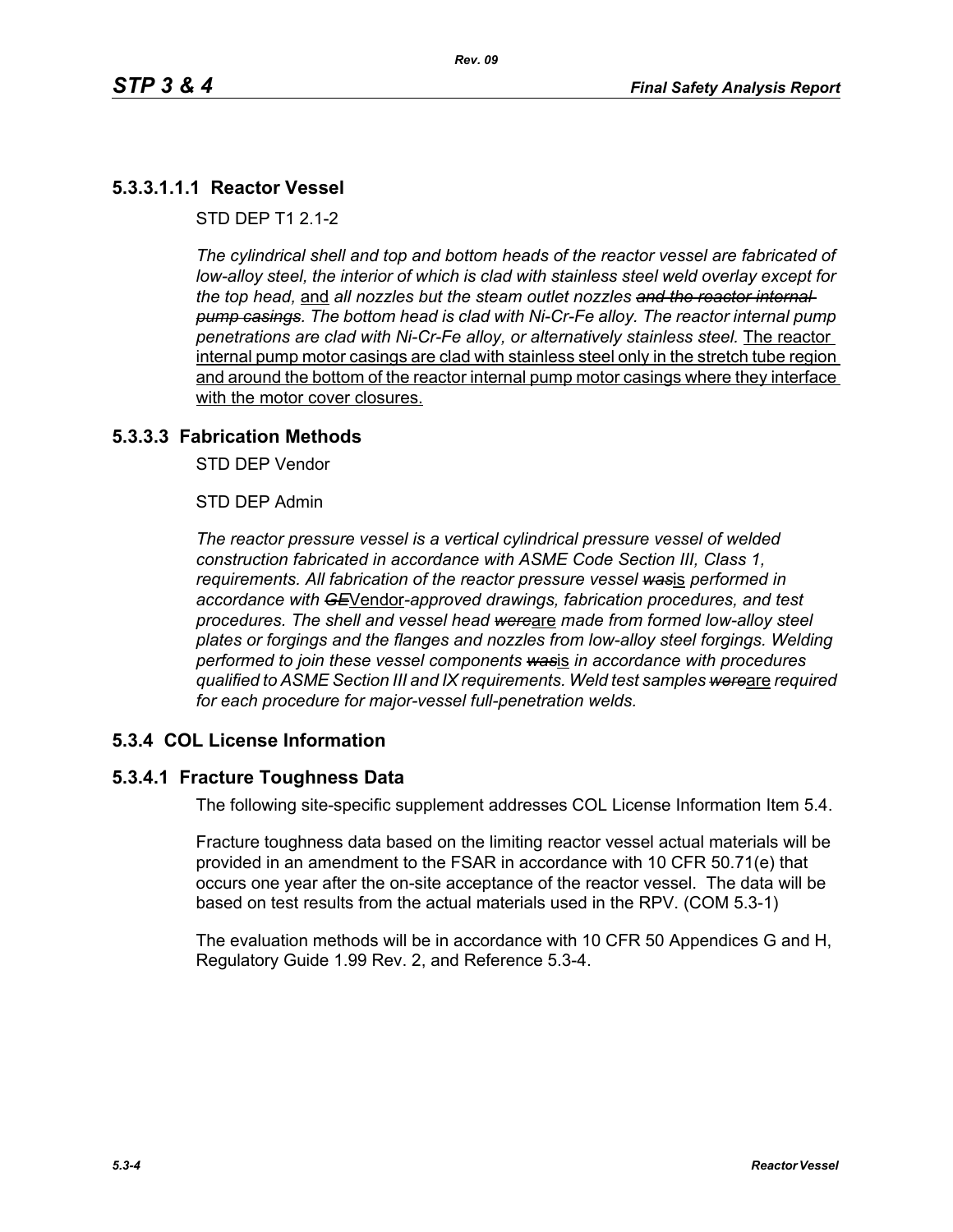# **5.3.4.2 Materials and Surveillance Capsule**

The following site-specific supplement addresses COL License Information Item 5.5.

The site-specific information of the materials and surveillance program for STP 3 & 4 is as follows:

(1) Specific materials in each surveillance capsule

The surveillance specimens are fabricated from extra portions of vessel forging material from the core regions. The vessel material is low alloy steel, ASME SA-508 Class 3. Surveillance specimens are fabricated by sectioning a weldment made from the extra forging material. Surveillance specimens are taken from the base metal, weld metal and the heat affected zone of the weldment.

(2) Capsule lead factor

The lead factor of each capsule is approximately 1.1.

(3) Withdrawal schedule for each surveillance capsule

The capsule withdrawal schedule is in accordance with ABWR DCD Tier 2 Section 5.3.1.6.1.

(4) Neutron fluence to be received by each capsule at the time of its withdrawal

The neutron fluence to be received by each capsule is as follows:

- (a) First capsule:  $5.2 \times 10^{16}$  n/cm<sup>2</sup>
- (b) Second capsule:  $1.7 \times 10^{17}$  n/cm<sup>2</sup>
- (c) Third capsule: not to exceed  $5.0 \times 10^{17}$  n/cm<sup>2</sup>
- (d) Fourth Capsule: will be based on the results of the first two capsules
- (5) Vessel end-of life peak neutron fluence

The vessel end-of-life neutron fluence is approximately  $5.0 \times 10^{17}$  n/cm<sup>2</sup>.

The materials and surveillance capsule program for STP 3 & 4 are in accordance with Reference 5.3-3.

The Final Safety Analysis Report will be updated prior to receipt of fuel on site to identify the specific materials in each surveillance capsule and provide a plant-specific replacement for the Pressure-Temperature limits. The data will be based on test results from the actual materials used in the RPV. (COM 5.3-2)

# **5.3.4.3 Plant-Specific Pressure-Temperature Information**

The following site-specific supplement addresses COL License Information Item 5.6.